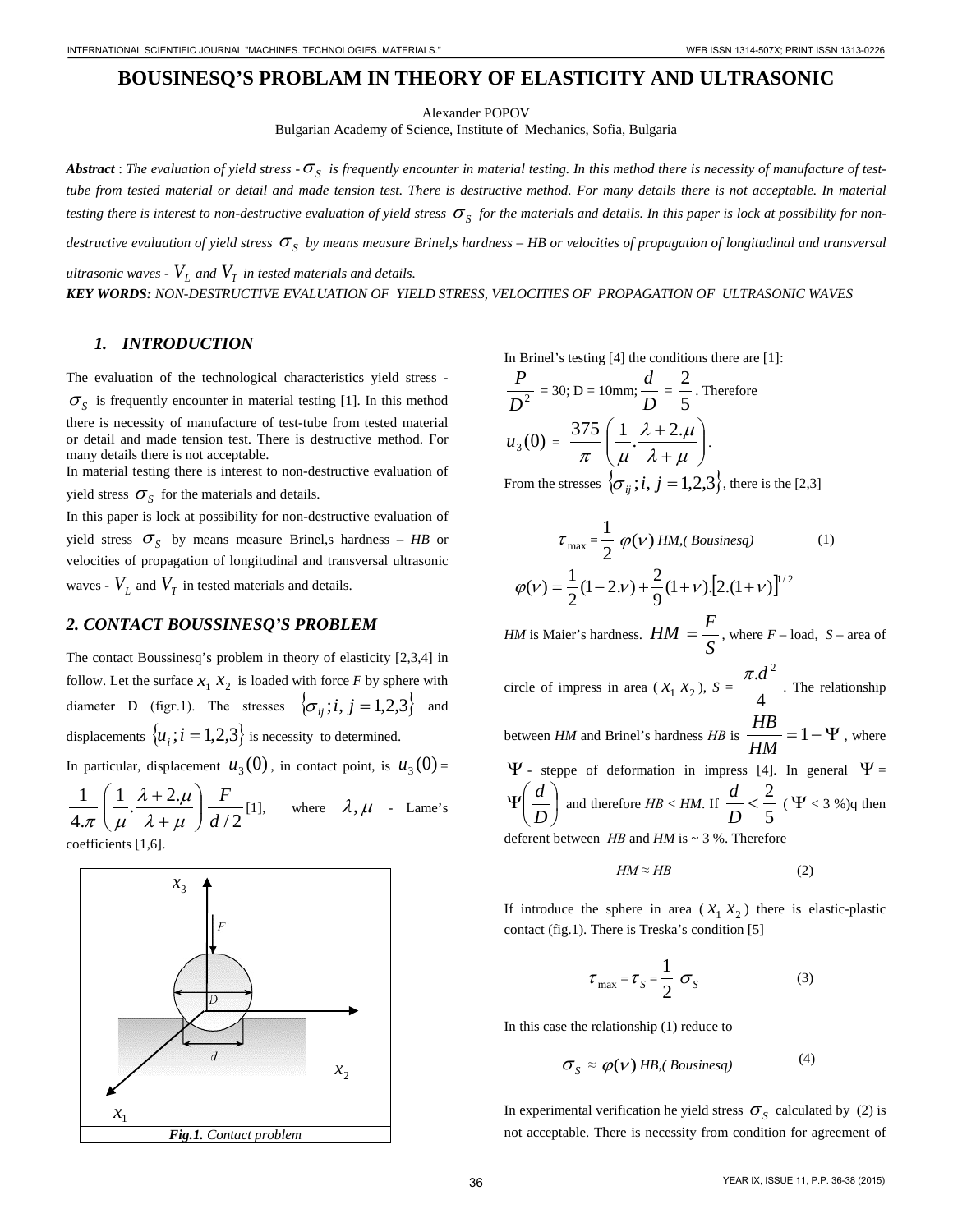experimental data with (2). To introduce coefficient  $K_{AGR}$ . In this case the (2) reduce to

$$
\sigma_{S} \approx K_{AGR} \varphi(\nu) \, HB, (Bousinesq) \tag{5}
$$

For steel with  $\%C \sim 0.15$  the data from mechanical test are:  $HB^{MT} = 1430$  *MPa*,  $\sigma_S^{MT} = 255$  *MPa*,  $V = 0.28$  [7] T.e.  $\varphi$ (0.28) = 0.67. Therefore

$$
K_{AGR} = \frac{1}{3.75} \approx \frac{1}{4}.
$$

#### **3. BRINEL'S HARDNESS**

In material science Brinel's hardness *HВ* is define by [1,4]

$$
HB = \frac{P}{\pi.D.u_3(0)}\tag{6}
$$

Put the test condition and the displacement  $u_3(0)$  in (6) and Brinel's hardness is

$$
HB \approx \frac{4}{5} \left( \mu \cdot \frac{\lambda + \mu}{\lambda + 2\mu} \right) \tag{7}
$$

Relationship between Lame's coefficients -  $\lambda$ ,  $\mu$  and velocities of propagation of longitudinal and transversal ultrasonic waves - *VL* and  $V_T$  [ASTM E 494-92] is [6]

$$
\lambda + 2.\mu = \rho V_L^2
$$
;  $\mu = \rho V_T^2$  (8)

There is relationship between Lame's coefficients –  $\lambda$ ,  $\mu$  and Young's modulus – E and Poisson's ratio - V

$$
\lambda = a_{\lambda}(v) E; \ \mu = a_{\mu}(v) E \tag{9}
$$

where  $a_{\lambda}(v) =$  $(1+\nu)(1-2.\nu)$  $\frac{v}{(1+v)(1-2v)}, a_{\mu}(v) = \frac{1}{2(1+v)}$ 1  $+\nu$ . As for

carbon steels the Poisson's ratio is written in a relatively narrow range, namely  $0.23 \leq v \leq 0.32$ , it can be considered an average value of  $v \approx 0.28$ . In this sense, in the parameters  $a_{\lambda}(V)$  and  $a_{\mu}(\nu)$  from (9) are constants, i.e.  $a_{\lambda}(\nu) \equiv a_{\lambda}$  and  $a_{\mu}(\nu) \equiv$  $a<sub>u</sub>$ .

Density distributions  $p(\lambda)$  and  $p(\mu)$  of the random values  $λ$  and  $μ$  are obtained from the theorem of density functional distribution of dependent random value (Probability Theory) and applied to the dependencies:

$$
p(\lambda) = \frac{1}{a_{\lambda}} p(E)
$$
;  $p(\mu) = \frac{1}{a_{\mu}} p(E)$  (10)

where 
$$
p(E) = \frac{1}{\sigma \sqrt{2\pi}} exp\left(-\frac{(E-a)^2}{2\sigma^2}\right)
$$

 The mathematical expectation and the dispersion of the random values  $\lambda$  and  $\mu$  are given in:

$$
\mathbf{M}(\lambda) = a_{\lambda} \mathbf{M}(E) ; \mathbf{M}(\mu) = a_{\mu} \mathbf{M}(E) (11)
$$
  

$$
\mathbf{D}(\lambda) = a_{\lambda}^{2} \mathbf{D}(E) ; \mathbf{D}(\mu) = a_{\mu}^{2} \mathbf{D}(E) (12)
$$

Density distribution  $p_{HR}(HB)$  is calculated by

$$
p_{HB}(HB) = \frac{1}{2} (HB)^{-1/2} p_{\mu} \big( (HB)^{1/2} \big) \qquad (13)
$$

### **4. EQUIPMENT AND MEASURING IN NDE**

The following technical tools (SONATEST, England, PANAMETRICS, USA) are used for measurements velocities of ultrasonic wave propagation through investigated materials and details:

- Digital ultrasonic flaw detector SITESCAN 150S (SONATEST, England). The measurements are carried out by means option "measurement of time propagation of ultrasonic wave" with accuracy 0.01 μs.

- Calibration block – CBV with  $V_L$ = 5.93 mm/ $\mu$ s (SONATEST, England).

- Transducers with X-cut of piezo-electric element (for longitudinal waves, fig.4. and Y-cut of piezo-electric element (for transversal waves, fig.5. and frequency 5 MHz.



*Fig.4. Transducers with X-cut of piezo-electric element*



*Fig.5. Transducers with Y-cut of piezo-electric element*

A digital micrometer for thickness measure (Digimatic Micrometer, Range 0-30 mm, Accuracy 0.0001 mm (f. Mitutoyo – Japan) is used also.

The values of the "unknown" velocity of longitudinal end transversal ultrasonic wave  $V_X = (V_L; V_T)$  in  $mm / \mu s$  is calculate by

$$
V_X = \frac{l_X}{T_X/2} \tag{14}
$$

where  $T_X \equiv (T_L; T_T)$ ,  $\mu$ s are the values of the "unknown" time of propagation of longitudinal and transversal ultrasonic wave,  $l_X$  is the thickness of the studied specimen in mm.